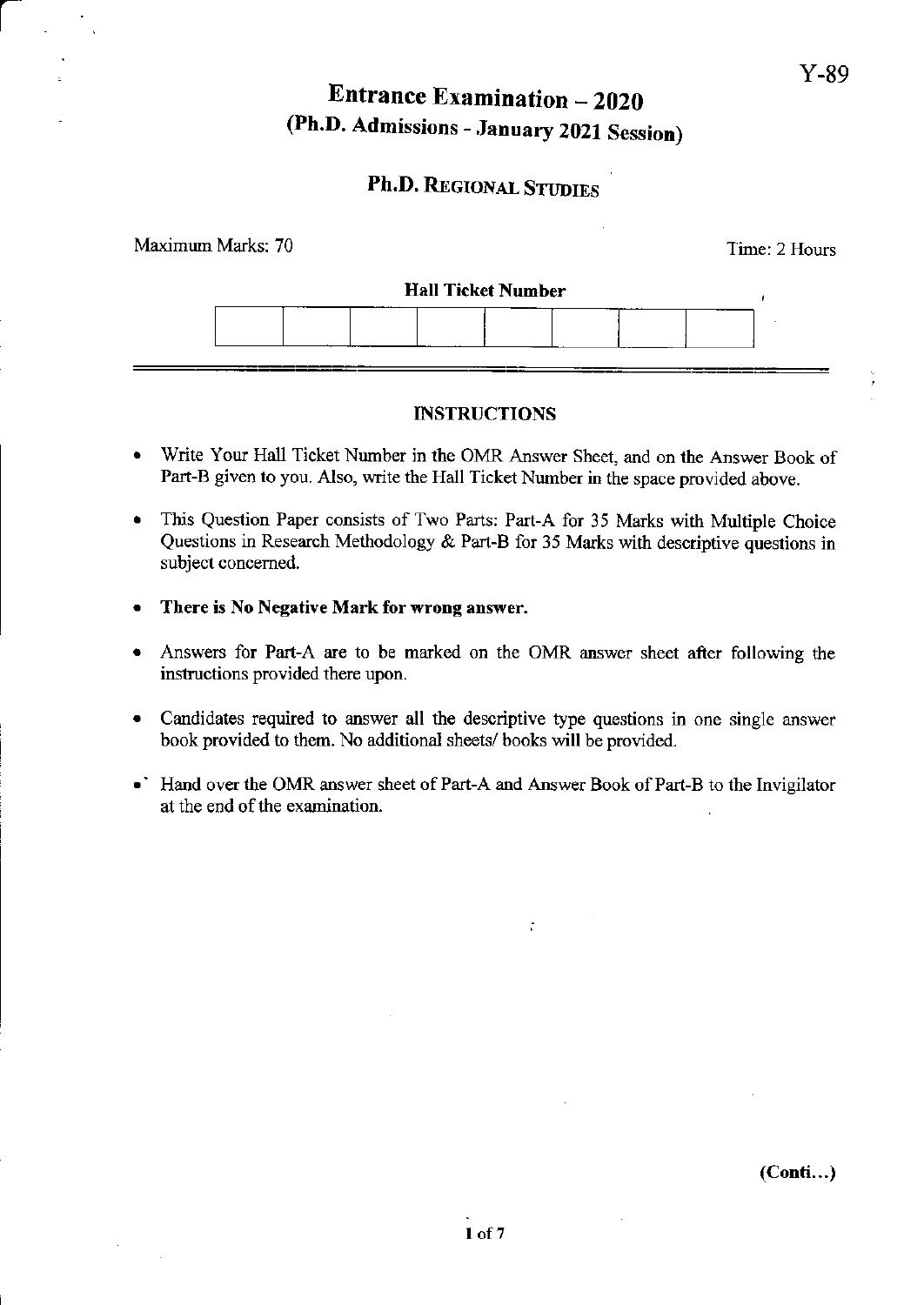## Ph.D. Regional Studies

#### Part-A: Multiple Choice Questions in Research Methodology Marks: 35

#### Please select the right answer.

- 1. Which of the following is the most comprehensive source of population data? (A)National Farnily Health Survey (B) National Sample Survey (C) Demographic Suweys @)Census
- 2. When a research problem is related to heterogeneous population, the most suitable sampling method is...
	- (A) Cluster sampling
	- (B) Stratified sampling
	- (C) Convenient sampling
	- (D)Lottery method
- 3. The research that applies the laws at the time of field study to draw more and more clear ideas about the problem is.,.
	- (A) Applied research
	- (B) Action research
	- (C) Experimental research
	- (D)None of the above
- 4. Type-I error occurs if...
	- (A)The null hpothesis is rejected even though it is true
	- (B) The null hypothesis is accepted even though it is false
	- (C) Both the null hypothesis as well as altemative hypothesis are rejected
	- (D)None of the above.
- 5. Empirically verifiable observation is....
	- (A)Value
	- (B) Theory
	- (C) Fact
	- (D) Statement
- 6. Hypothesis refers to...
	- (A) The outcome of an experiment
	- @) A conclusion drawn from an experiment
	- (C) A tentative statement about relationship with two or more variables
	- $(D)$ A form of bias in which the subject tries to outguess the experimenter
- 7. Triangulation in social science research mears...
	- $(A)$ Use of multiple methods or data sources in qualitative research to develop a comprehensive understanding of phenomena

 $\ddot{\cdot}$ 

- @) Data analysis by using multiple data analysis tools
- (C) Use of single set of data source in qualitative research to develop multiple comprehensive understanding
- (D)None of the above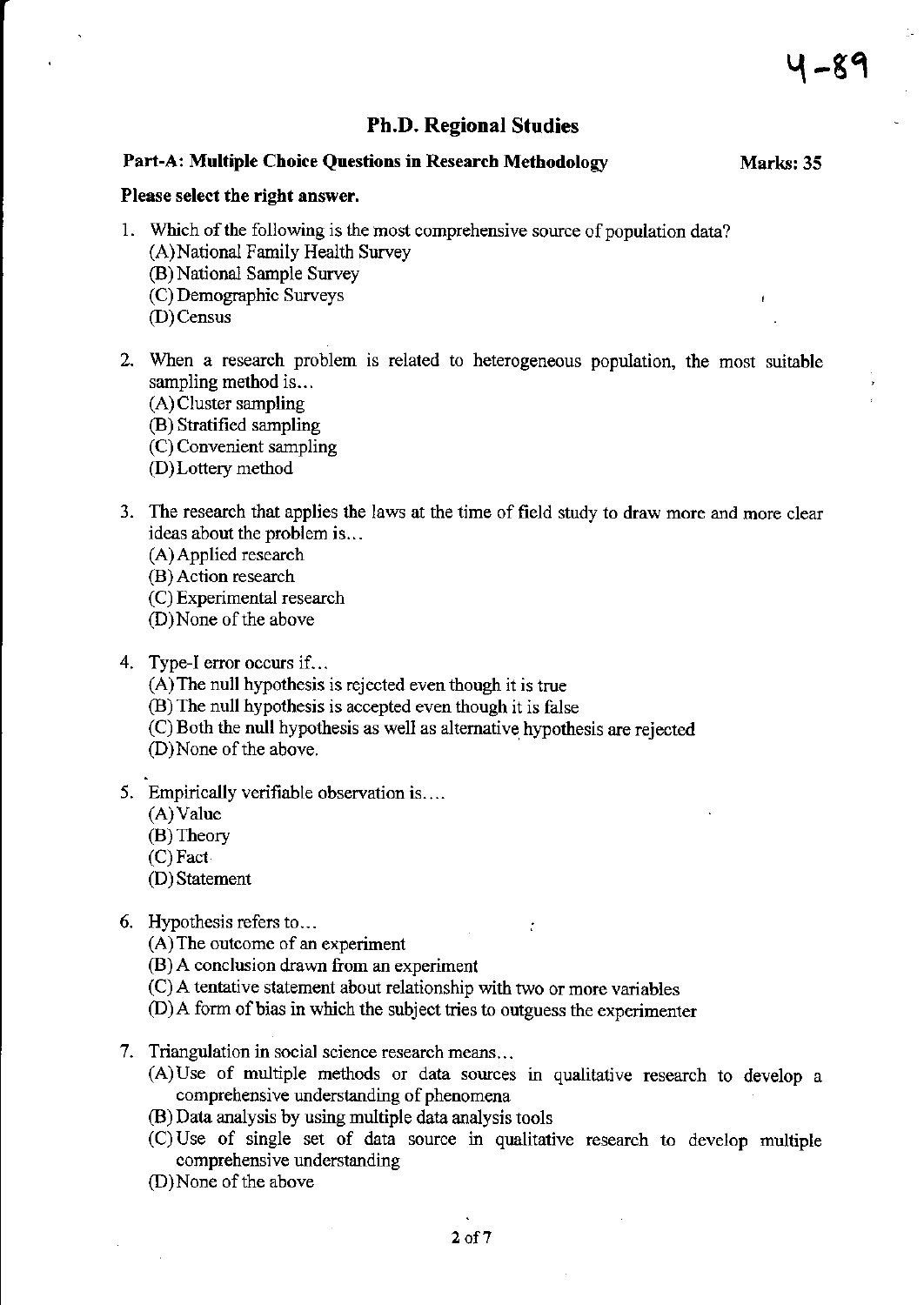# <sup>Y</sup>-8q

- 8. Which one of the following is not ethical in research?
	- $(A)$  Not acknowledging the funding source
	- (B) Plagiarising others' data sources
	- (C) Primary data collection without respondents' consent
	- (D)All the above
- 9. Which is the correct sequence of the steps in research?
	- i. Data collection
	- ii. Formulation of hypothesis
	- iii. Selection of research problem
	- iv. Methodology
	- v. Analysis and interpretation of data
	- vi. Reporting the results

#### Choose the correct answer from the below

 $(A)$ i, iii, ii, v, vi, iv

- $(B)$  iii, ii, v, i, vi, iv
- $(C)$  iii, ii, iv, i, v, vi
- (D)iii, ii, iv, i, vi, v

#### <sup>I</sup>0. Consider the following pairs.

- 
- a. Primary data i. Consent b. Secondary data ii. Statistical<br>c. Data analysis iii. Empirical
- c. Data analysis<br>d. Plagiarism
- iv. Literature review
- e. Ethics v. Stealing the data

Which of the pairs given below is correctly matched?

- $(A)$ a-iii, b-v, c-ii, d-i, e-iv
- (B)a-iii, b-iv, c-ii, d-v, e-i
- $\cdot$  (C) a-iv, b-iii, c-i, d-ii, e-v (D)a-iv, b-ii, c-v, d-iii, e-i
- 11. Which of the following is a research tool?
	- (A) Craph
	- (B) Map
	- (C) Questionnaire
	- (DJ Diagram
- 12. When planning to do social research, it is always suggested to:
	- (A) Approach the topic with an open mind
	- (B) Go a pilot study before getting stuck into it
	- $(C)$  Be familiar with the literature on the topic
	- (D) Start writing research proposal

 $\ddot{\cdot}$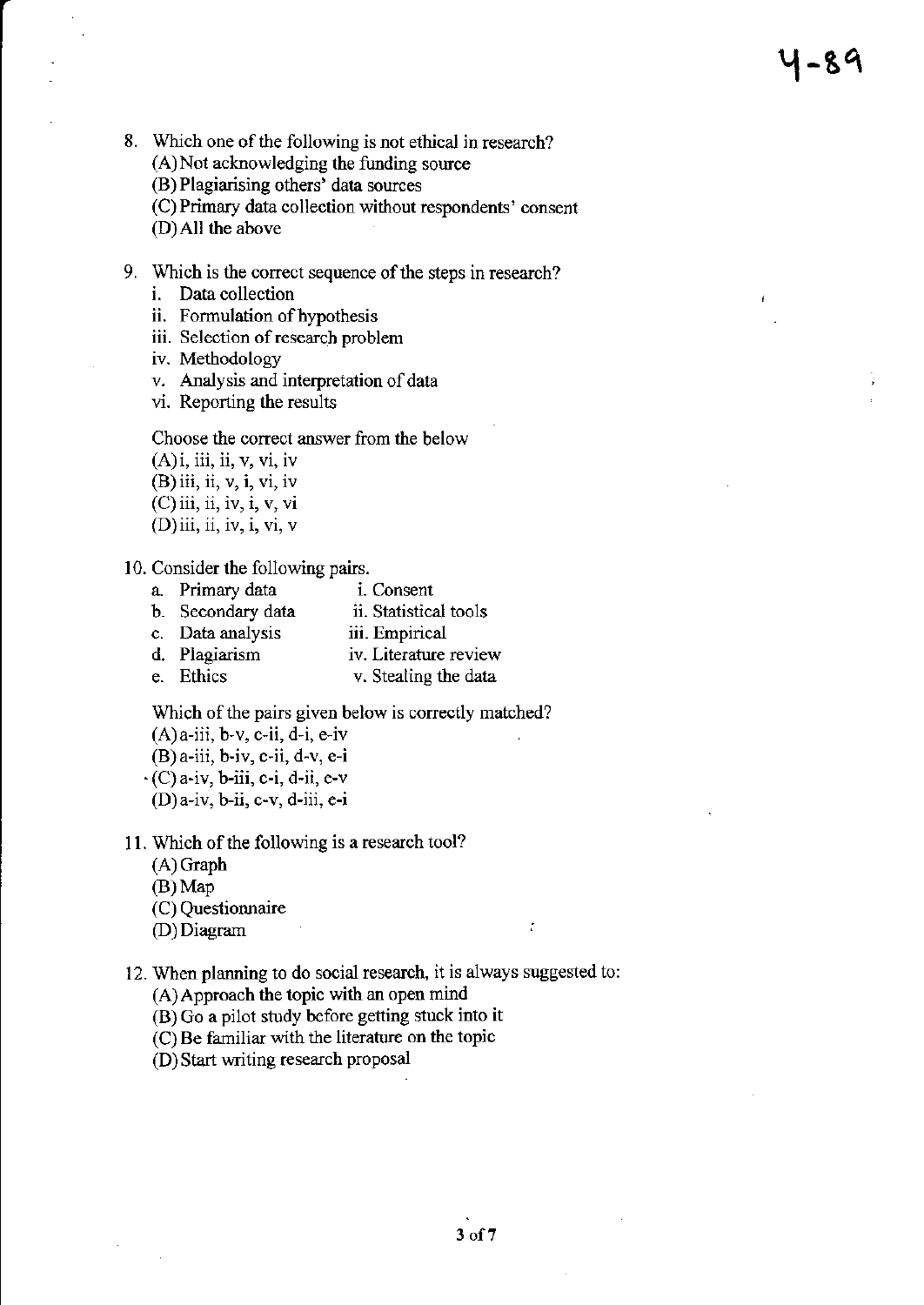#### 13. Consider the following pairs.

- a. In-text citation i. References/ Notes at the end of the document<br>b. Footnotes ii. The works that exactly cited in the report
- b. Footnotes ii. The works that exactly cited in the report c. Endnotes iii. References/Notes at the end of the nage
- c. Endnotes iii. References/ Notes at the end of the page<br>d. References iv. Citations in the running text
- d. References iv. Citations in the running text<br>e. Bibliography v. Includes suggested sources a
- v. Includes suggested sources along with cited sources

५-89

Which of the pairs given below is correctly matched?

 $(A)$  a-ii, b-i, c-iii, d-v, e-iv  $(B)$  a-ii, b-iv, c-v, d-i, e-iii

- $(C)$  a-iv, b-iii, c-i, d-ii, e-v
- $(D)a$ -iv, b-ii, c-iii, d-i, e-v
- <sup>I</sup>4. Which of the following is NOT needed in experimental research?
	- (A) Controlling
	- @) Observation
	- (C) Reference collection
	- (D) Manipulation
- 15. Which of the following is a component of ethnographic research?
	- (A) Being immersed in a social group or setting
	- @) Participant observation, interviews, documentary analysis
	- $(C)$  A written account of an ethnographic study
	- (D) All of the above
- 16. The problem of 'Research Ethics' is concerned with which aspect of research activities:  $(A)$  Following the prescribed format of a thesis
	- (B) Data analysis through quantitative or qualitative techniques
	- (C) Defining the population of research
	- (D) Evidence based research reporting
- 17. Action research means:
	- (A) A longitudinal researcb
	- @) An applied research
	- (C) A research initiated to solve an immediate problem
	- (D) A research with socioeconomic objective
- 18.A reasoning where we start with certain particular statements and conclude with a universal statement is called:
	- (A) Deductive reasoning
	- (B) Inductive reasoning
	- (C) Acquircd reasoning
	- (D) Transcendental reasoning
- 19. An appropriate source to find out descriptive information is:
	- (A) Bibliography
	- (B) Directory
	- (C) Encyclopedia
	- (D) Dictionary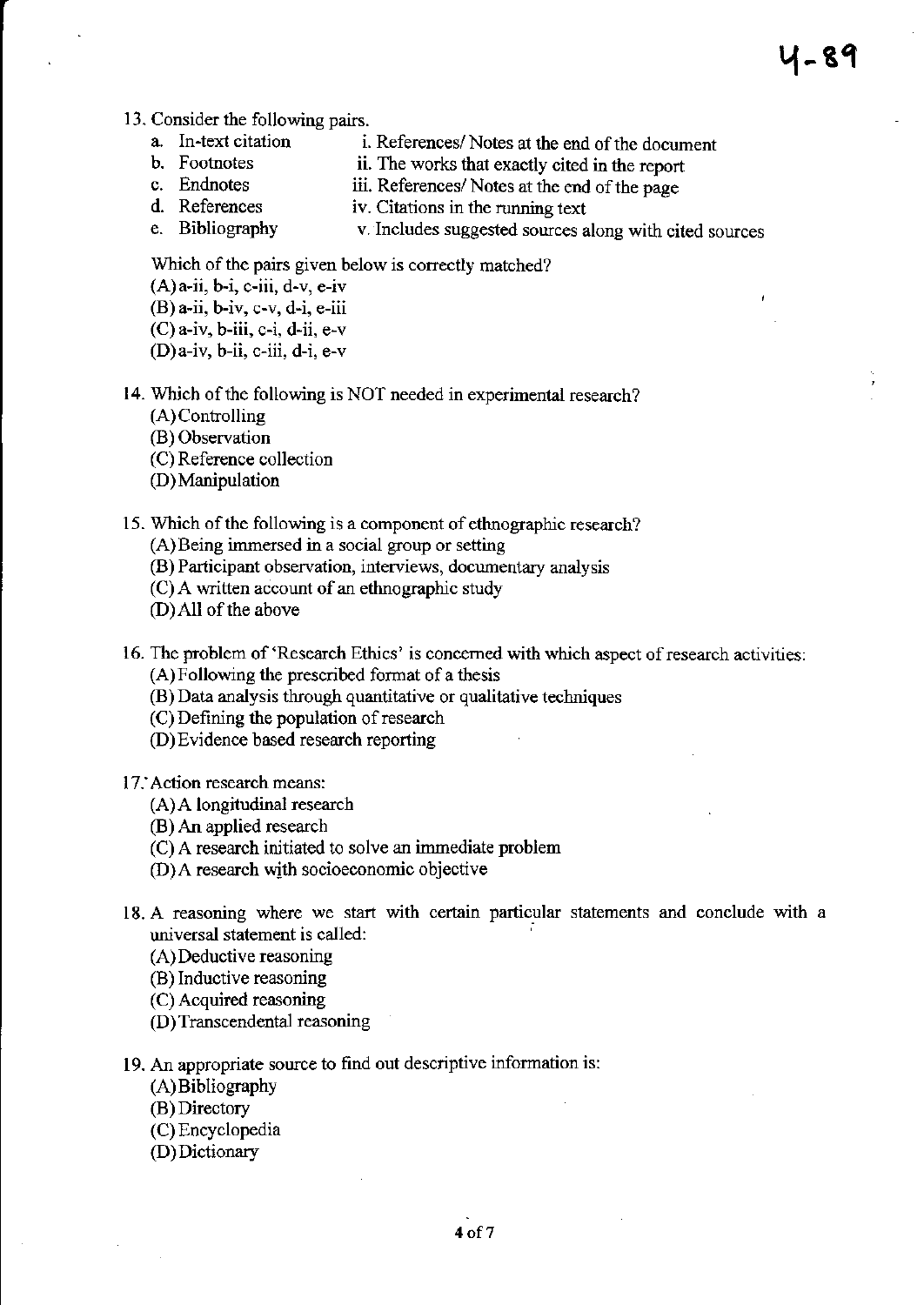,

- 20. Read the following Statements-one labelled as Assertion (a) and the other as Reason  $(r)$ :<br>Assertion (a) : Qualitative research in India has a long way to go to reac
	- : Qualitative research in India has a long way to go to reach Intemational standaxds.
	- Reason (r) : Because the funding agencies do not support qualitative research in academic institutions.

Find the correct Answer fiom the Codes given below:

- $(A)$ Both (a) and (r) are true and (r) is the correct explanation of (a)
- $(B)$  Both (a) and (r) are true but (r) is not the correct explanation of (a)
- (C) Both (a) and (r) are false

 $(D)(a)$  is true but  $(r)$  is false

- 21. The research approach of Max Weber to understand how people create meanings in natural settings is identified as:
	- (A) Positive paradigrn
	- (B) Critical paradigm
	- (C) Natural paradigm
	- (D) Interpretative paradigm
- 22. When two or more successive footnotes refer to the same work which of the following expressions is used:
	- (A) ibid
	- (B) et.al
	- (C) op.cit
	- (D)loc.cit

.

- 23. In Qualitative research design which of the following features may be considered critical: (A) Data collection with standardised research tools
	- (B) Sample design with probability sample techniques
	- (C) Data collection with bottom up empirical evidence
	- (D) Data gathering to take with top down systematic evidence
- 24. Newton gave three Laws of Motion. This research is categorised as:
	- (A) Descriptive reseaxch
	- @) Sample research
	- (C) Fundamental research
	- (D) Applied research
- 25. Which of the following is the first step in starting the research process?
	- (A) Searching sources of information to locate problem.
	- (B) Survey of related literature
	- (C) Identification of problem
	- (D) Searching for solutions to the problem
- 26. Attributes of objects, events or things which can be measured are called
	- (A) Qualitative measure
	- (B)Data
	- (C) Variables
	- (D)None of the above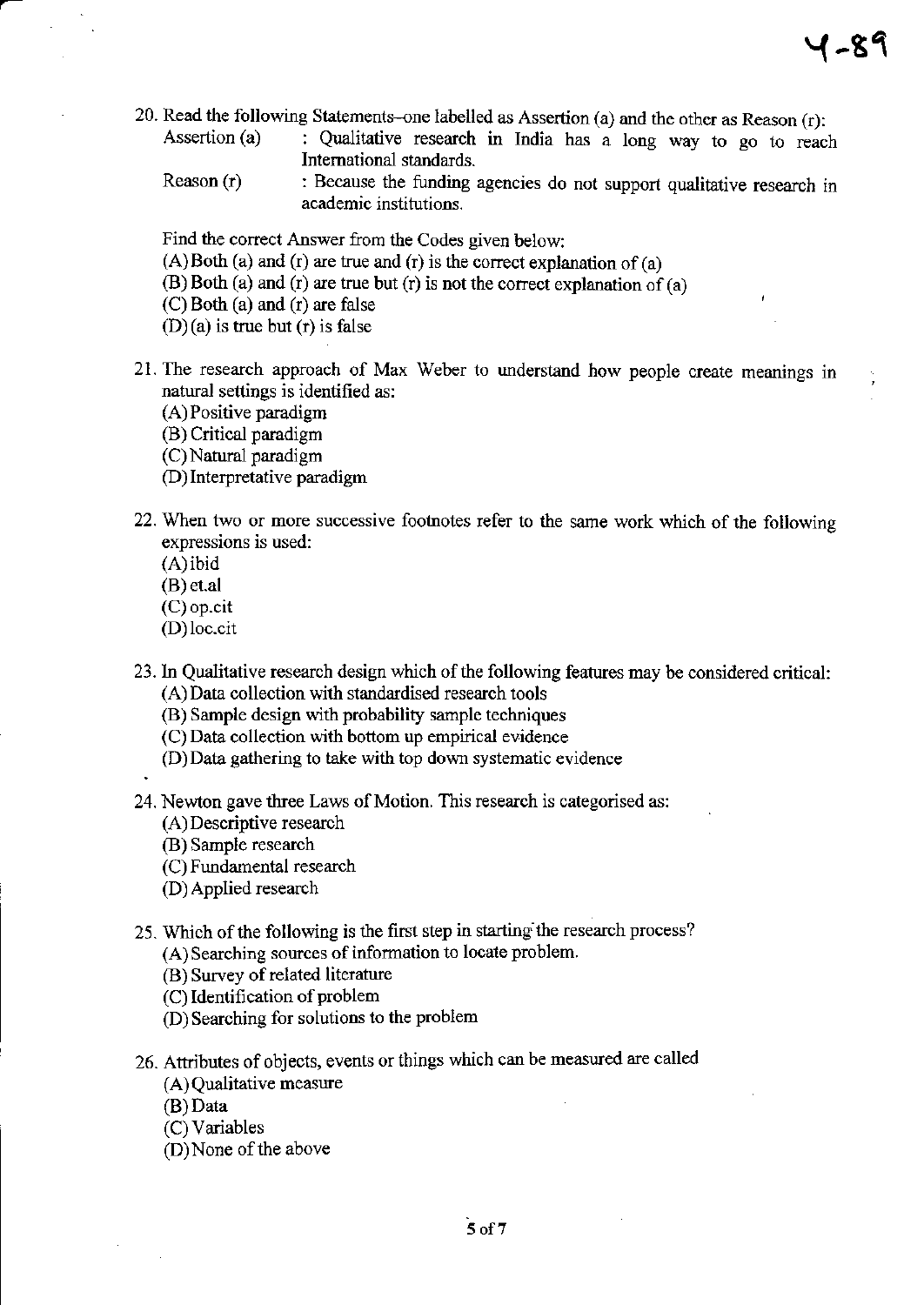- 27. Which of the following is closely connected to the idea of 'Verstehen'? (A) Quantitative method
	- (B) Interpretivism
	- (C) Empiricism
	- (D)Positivism
- 28. Which of the following research practice consider participant observation as key to collect data?
	- (A) Archival Research
	- (B) Oral History
	- (C) Content Analysis
	- (D) Ethnography
- 29. Which among the following is closely connected to Orientalism?
	- (A) Subaltem Studies
	- (B) Marxism
	- (C) Indology
	- (D) Functionalism
- 30. Which school of thought gives more emphasis to the idea of 'history from below'? (A) Subaltern Studies
	- @) Structuralism
	- (C) Phenomenology
	- @)Feminism
- <sup>3</sup>l Which sequence of research steps is logical in the list given below?
	- (A)Prcblem formulation, analysis, development of research design, hypothesis making, collection of data, arriving at generalizations and conclusions.
	- (B) Development of rcseaxch design, hypothesis making, problem formulation, data analysis. arriving at conclusions and data coilection.
	- . (C) Problem formulation, hypothesis making, development of a research design, collection of data, data analysis and formulation of generalizations and conclusions.
		- (D)Problem formulation, deciding about the sample and data collection tools, formulation of hypothesis, collection and interpretation of research evidence.
- 32. In qualitative research paradigm, which of the following features may be considered critical?
	- (A) Data collection with standardised research tools.
	- (B) Sampling design with probability sample techniques.
	- (C) Data collection with bottom-up empirical evidences.
	- $(D)$  Data gathering to take with top-down systematic evidences.
- 33. Which of the following statements regarding the meaning of research are correct?
	- a. Research refers to a series of systematic activity or activities undertaken to find out the solution of a problem
	- b. It is a systematic, logical and an unbiased process wherein verification of hypothesis data analysis, interpretation and formation of principles can be done
	- c. It is an intellectual enquiry or quest towards truth
	- d. It leads to enhancement of knowledge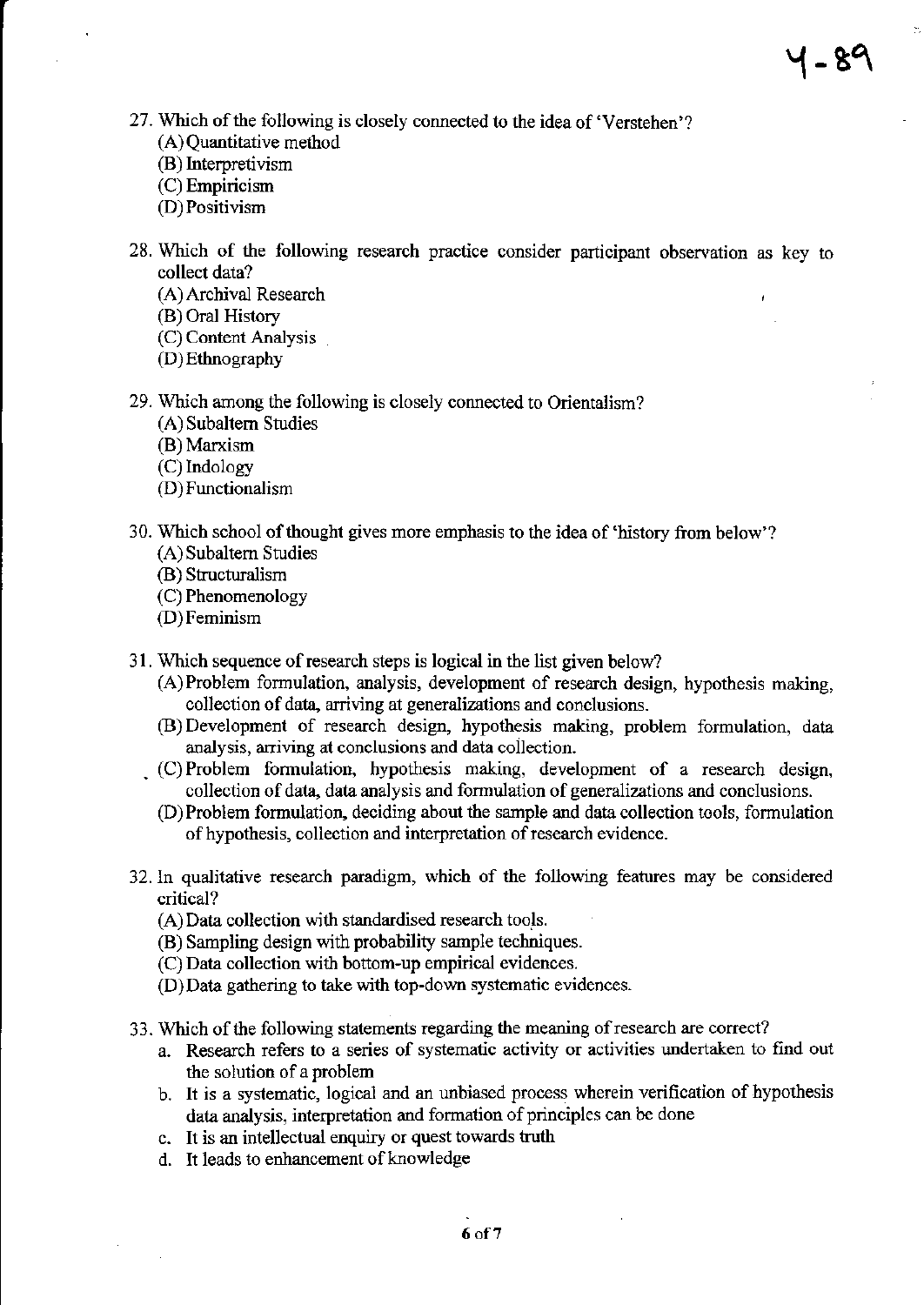Choose the correct answer from the below; (A)b and c (B) b, c and d (C) a, c and d  $(D)a, b, c$  and d

34. What is a research design?

(A) A way of conducting research that is not grounded in theory.

(B) The choice between using qualitative or quantitative methods. ,

(C) The style in which you present your research findings.

@) A framework for every stage of the collection and analysis of data.

4-89

35. Which is the main objective of research?

(A) To review the literature

(B) To surnmarise what is already known

(C) To get an academic degree

(D) To discover new facts or to make fresh interpretation of known facts

#### Part-B: Descriptive Questions in Subject Concerned Marks: 35

#### Instructions:

- Your answers are expected to be coherent and must include examples.
- Write your arguments clearly, and cite literature that you may have read in your courses at the Masters level.
- Please write your Hall Ticket Number on the Answer Book.

#### I. Answer any TWO questions from the following  $10X2=20$

- 1. Are Indian cities exclusive or inclusive? Give examples to support your arguments.
- 2. Critically analyse the significance of region in understanding communalisation process in contemporary India.
- 3. Discuss how COVID 19 pandemic crisis impacted intemal migrant labourers in Lrdia?
- 4. How do you define inclusive growth in Indian context? Suggest a few measures for an inclusive growth with reference to Scheduled Tribes.

#### II. Write short answers from any THREE questions from the following 5X3=15

- l. Bio-politics.
- 2. Carbon Footprint.
- 3. Historiography.
- 4. Minimum Support Price (MSP).
- 5. National Register of Citizenship.
- 6. Regionalism.